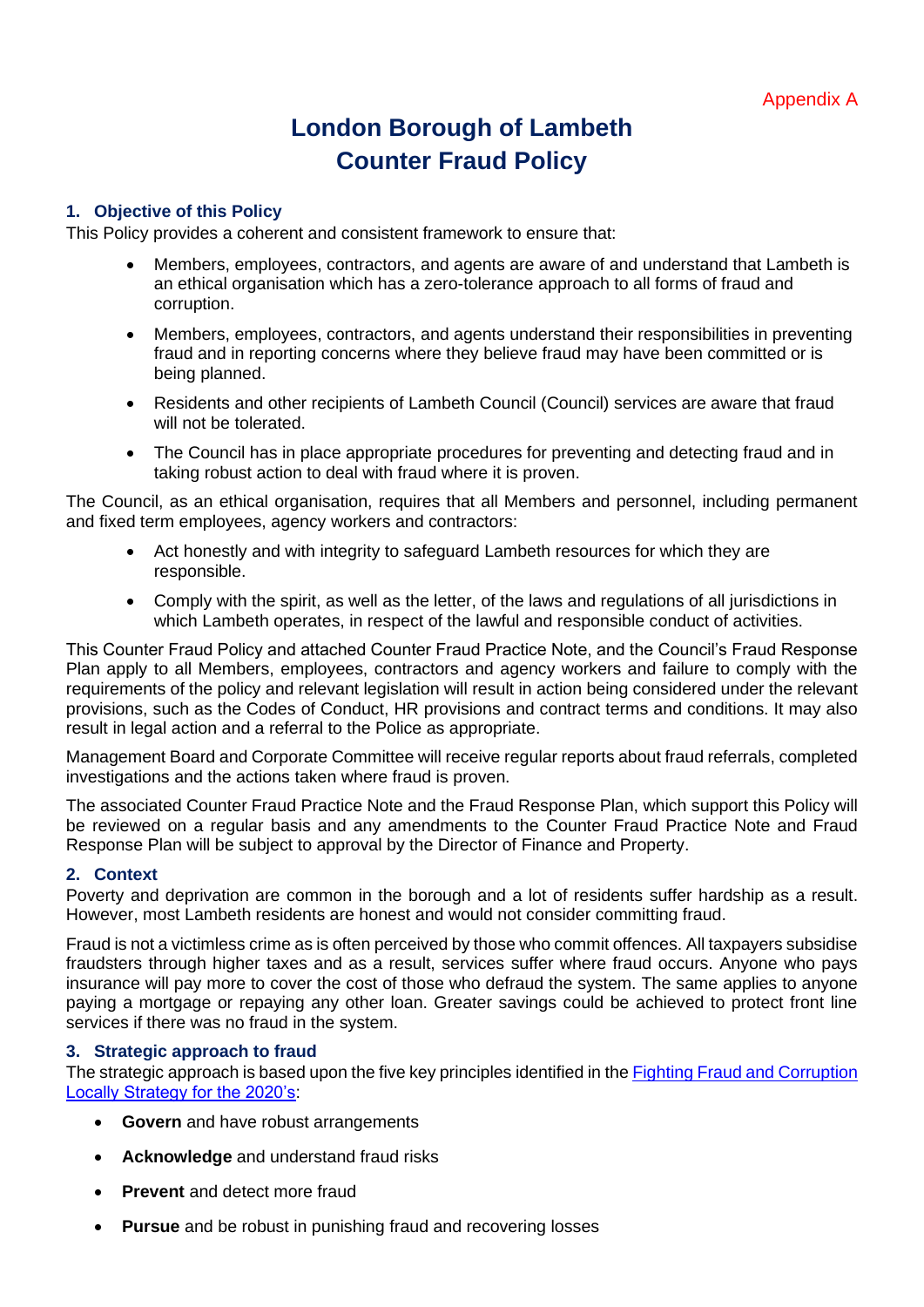• **Protect** against serious and organised crime

# **4. Policy statement**

The Council is committed to:

- **deterring fraud** by publicising the outcome of proven fraud cases and sanctions achieved.
- **preventing fraud** to protect vital services to its residents and the local community.
- **investigating** and **detecting fraud** where concerns are raised, including referral to the police in the most serious of fraud cases.
- **pursuing all available sanctions** where fraud is proven.
- **recovering losses** resulting from fraud, including using our financial investigators, in appropriate cases, to recover losses through proceeds of crime legislation and civil proceedings. This will involve applying for unlawful profit orders from the courts to recover profits made by council tenants who have sublet their property; and,
- **joint working** and liaison with other organisations to investigate fraud and recover losses.

This Counter Fraud Policy is aimed at the minority of residents, employees, and other stakeholders (e.g., contractors, grant funded organisations) who feel that it is acceptable to commit fraud against the Council.

The aim of this Counter Fraud Policy and other counter fraud measures put in place by the Council is to develop and embed a strong counter fraud culture and to deter fraud. This will assist the Council in protecting vital services and in managing its resources effectively. As there will always be a small minority who consider fraud to be acceptable, the Council will need to have in place appropriate measures to prevent fraud from entering the system, but where it does occur, officers from our Counter Fraud team will act swiftly to detect, investigate, and punish those found to have been involved. The Council will utilise all available criminal, civil, regulatory, and disciplinary sanctions and will seek to recover all losses.

It is important to point out that this Counter Fraud Policy is aimed at all action taken by any individual or organisation which is designed to facilitate dishonest gain against the Council. This could include theft, fraud, corruption, or bribery.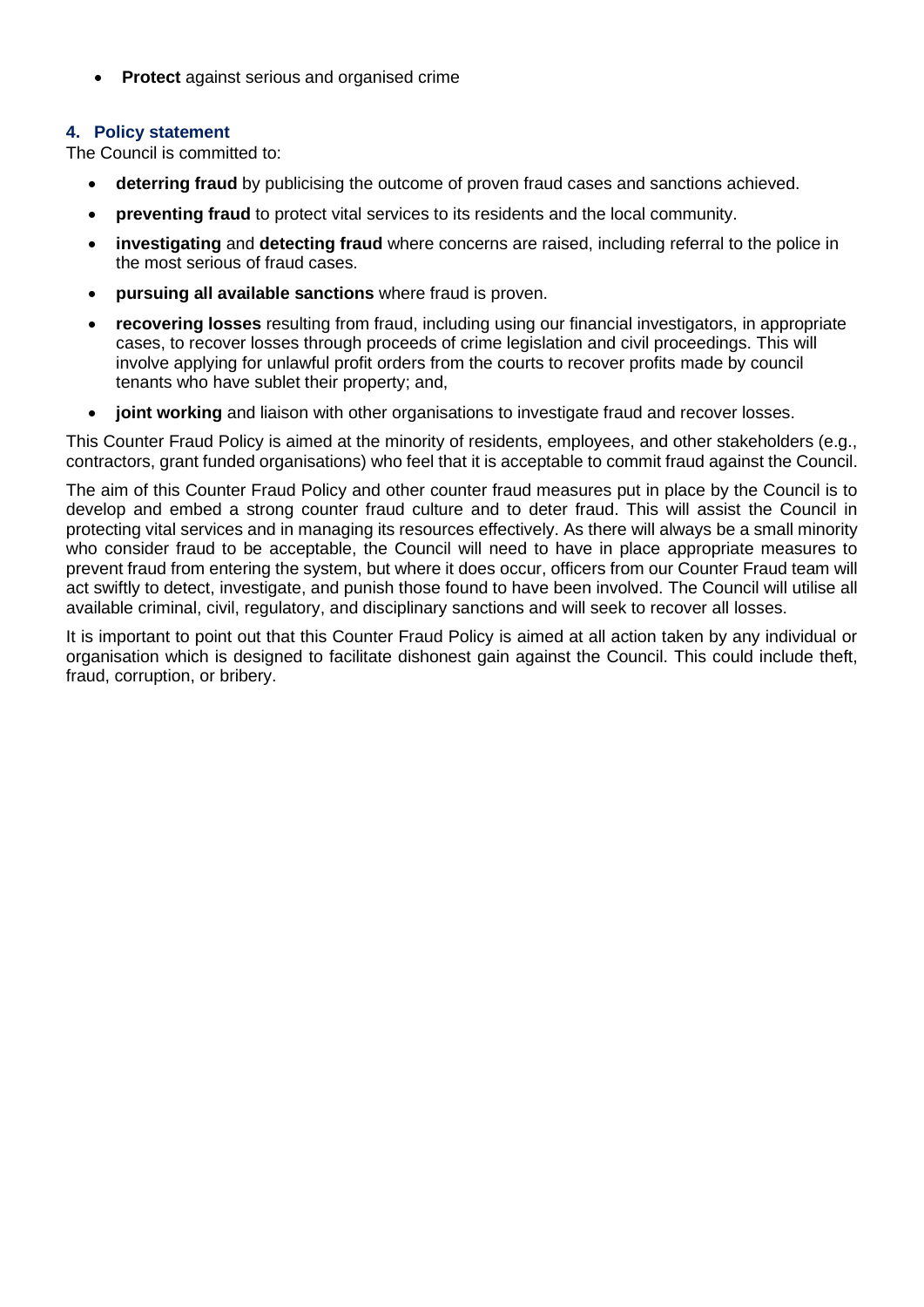# **London Borough of Lambeth Counter Fraud Practice Note**

#### **1. Fraud**

The [Fraud Act 2006](http://www.legislation.gov.uk/ukpga/2006/35/contents) came into force on 15 January 2007, creating a new general offence of fraud. The Act identifies three ways of committing fraud:

- Fraud by false representation
- Fraud by abuse of position
- Fraud by failing to disclose information

It is important to note that the Act determines that fraud shall be seen to have been committed where there is a dishonest intention to make gain, cause loss or a risk of loss to another. There is no requirement to gain or cause a loss if the intention to do so can be established.

The [Prevention of Social Housing Fraud Act](http://www.legislation.gov.uk/ukpga/2013/3/contents/enacted) came into force on 15 October 2013 and:

- created criminal offences of unlawful sub-letting by secure tenants and assured tenants of social landlords.
- gave local authorities wide powers to prosecute them.
- created the Unlawful Profit Order, requiring defendants to pay the profits of unlawful sub-letting to the landlord, either following conviction or in civil proceedings.
- provided that assured tenants of social landlords, who unlawfully sub-let or part with possession of their homes, lose security of tenure permanently.

# **2. Theft**

[The Theft Act 1968](http://www.legislation.gov.uk/ukpga/1968/60/contents) defines theft as follows:

*'A person is guilty of theft if he dishonestly appropriates property belonging to another with the intention of permanently depriving the other of it'.*

This could mean the theft of cash, equipment, data, or vehicles. This does not simply relate to the theft of Lambeth property and includes theft from colleagues.

#### **3. Corruption**

Corruption may be defined as:

*'Dishonest or fraudulent conduct by those in power; typically involving bribery'.* 

#### **4. Bribery**

[The Bribery Act](http://www.legislation.gov.uk/ukpga/2010/23/contents) came into force on 1 July 2011. A definition of bribery is provided below:

*'An inducement or reward offered, promised or provided to gain personal, commercial, regulatory or contractual advantage'.*

For further information please see the Anti-Bribery [policy and procedure.](https://lambeth.sharepoint.com/teams/hub01/iacf/Intranet%20Documents/Anti-Bribery%20Policy%20and%20Procedure.pdf)

#### **5. Counter fraud culture**

The Council will ensure that an effective counter fraud culture prevails across all council services. This will be achieved through:

- A strong counter fraud message being delivered to new personnel joining the Council.
- Regular communications to raise awareness, including the use of e-learning resources
- A regular code of conduct declaration completed by all employees.
- Organisational values that reiterate the council's zero tolerance attitude to fraud. This means that all incidents of fraud are to be reported and will be risk assessed, and where appropriate, investigated in accordance with established investigation procedures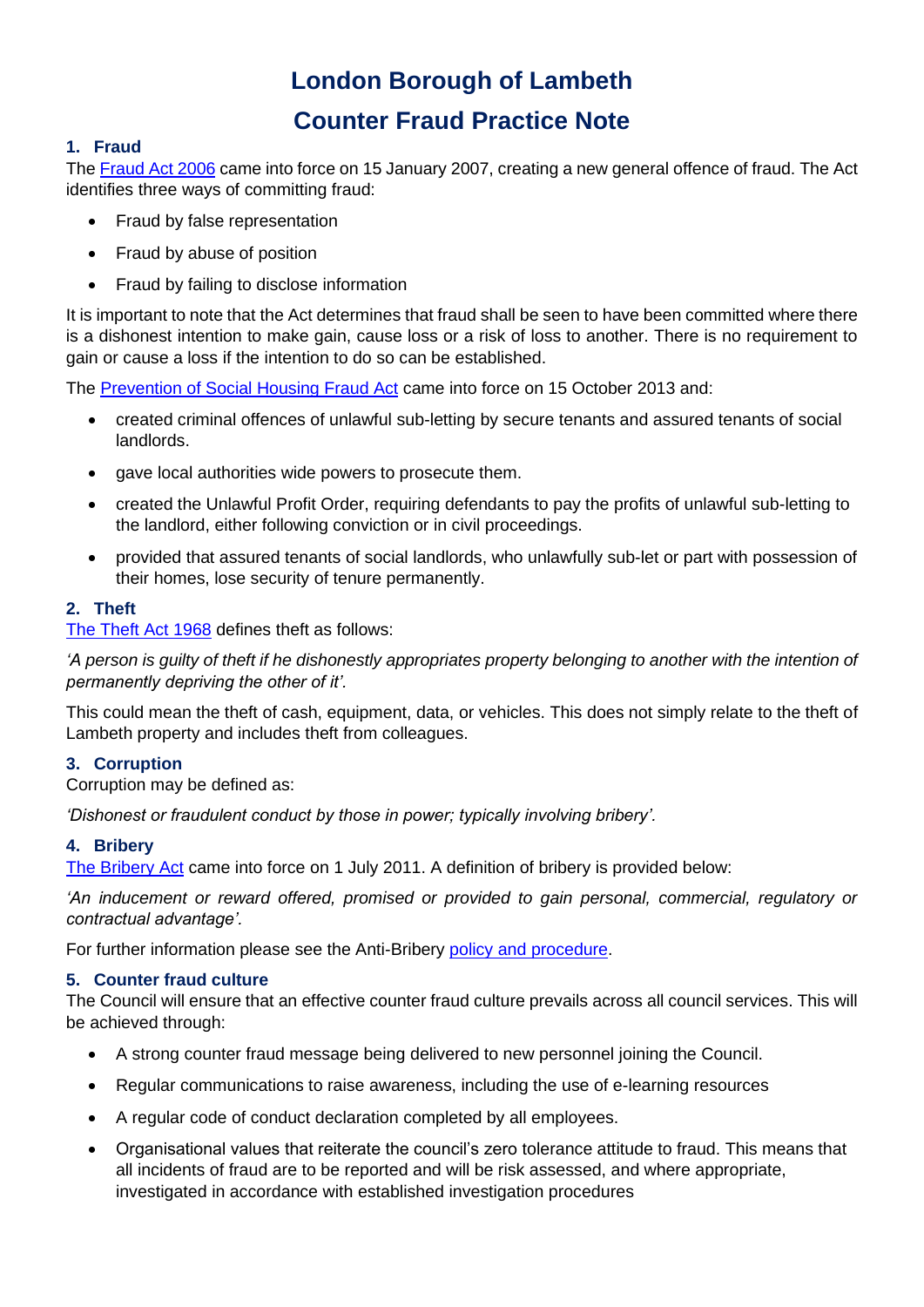- Where fraud is proven, the Council is committed to pursuing all available sanctions including disciplinary action where fraud is committed by staff, criminal/civil proceedings provided under legislation and finally, recovering assets obtained through fraud.
- Providing training to members of staff about the importance of being vigilant to any suspected fraudulent activity, to understand their responsibility to report concerns where they suspect fraud or corruption may be taking place and informing staff about the procedure for reporting such suspicions.

#### **6. Deterrence**

The Council will seek to deter any fraudulent activity by publicising all criminal convictions of those found to have committed fraud against the Council. Press releases will always follow successful prosecutions. In addition, we will take every opportunity to publicise the number of disciplinary, regulatory, or civil sanctions taken against those who commit fraud against the Council.

#### **7. Prevention**

Fraud prevention measures are central to all policies and procedures and where fraud does occur these will be reviewed and revised to minimise the risk of fraud entering the system.

HR officers may receive training in pre-employment vetting and document identity verification to prevent identity fraud amongst Council employees. Staff in other services have also been provided with and trained in the use of document identity verification equipment.

Counter Fraud is a member of Cifas, the fraud prevention agency, which is a valuable tool in both preventing and detecting fraud.

#### **8. Detection**

We will never prevent all fraud as some people will always see committing fraud as an entitlement and will seek new ways of 'beating the system'. The Counter Fraud Team is supported by a team of investigators in Parking Services who investigate and act where fraud is being committed.

National schemes such as the National Fraud Initiative are an example of a nationwide fraud detection tool that identifies frauds that may have previously gone unnoticed. This is achieved by matching data from numerous sources to identify discrepancies. Perceived irregularities are then forwarded to local authority and Department for Work and Pensions to carry out risk assessment exercises and ultimately to conduct investigations.

In addition to specific counter fraud activity, all managers play a major role by regularly checking of work in areas of risk, thus detecting fraudulent activity at the earliest opportunity. Exception reporting will further assist in achieving the identification of fraud. Counter Fraud also carry out pro-active fraud exercises on areas of perceived risk to identify cases of fraud which would otherwise be undetected or brought to the Counter Fraud Team at a much later stage.

#### **9. Investigation**

The Council's counter fraud officers are accredited counter fraud professionals who have undergone extensive training in the investigation of fraud. Most have significant experience of fraud investigation and have a track record of bringing fraudsters to justice.

Counter fraud officers employed at the Council have far-reaching powers to obtain employment records, bank account records, other financial records, applications for mortgages, credit cards, utility provider information and a host of other records that may be confidential. Records of this nature can legally be accessed by accredited counter fraud investigation officers where there is a reasonable suspicion of fraud.

Officers will work closely with investigators from other boroughs, the Metropolitan Police, Department for Work and Pensions counter fraud staff, UK Border Agency enforcement staff and a host of other fraud professionals.

#### **10. Recovery**

Where money has been lost due to fraudulent activity, the Council will always seek recovery of losses and any penalties that may have been imposed. Where a criminal lifestyle can be established, the Council will seek to recover the fraudster's assets using the Proceeds of Crime Act.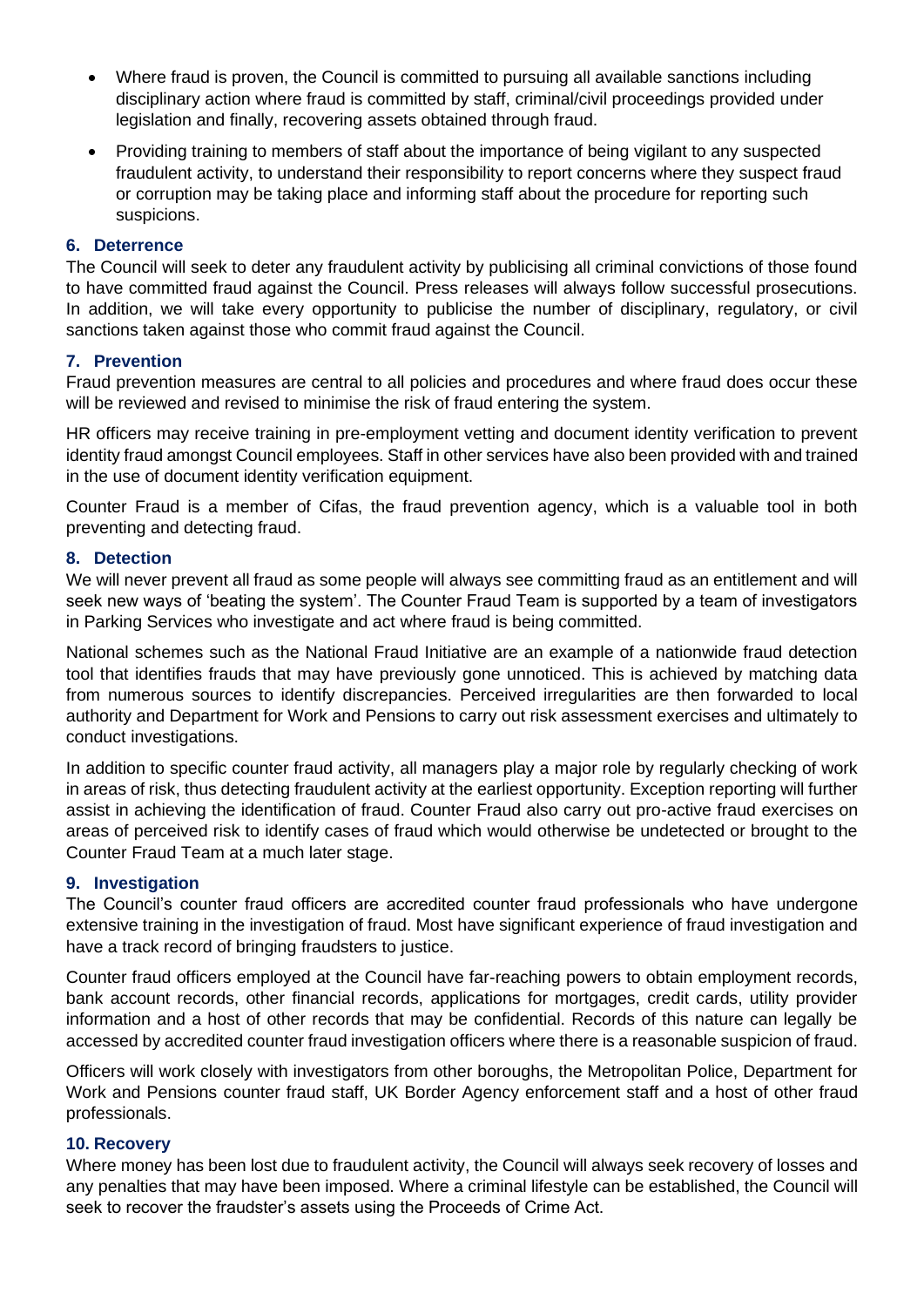# **11. Sanctions**

Where fraud is established, the Council will always seek the most appropriate sanction and will ensure that these are imposed. This can take the form of disciplinary action, civil penalties/proceedings, regulatory action, and criminal prosecution. These sanctions are not mutually exclusive, and a person found to have committed fraud against Lambeth may find that they receive more than one sanction. For example, a member of staff found to have committed fraud against the Council may be disciplined and prosecuted.

### **12. How to report fraud**

If you suspect fraud, please report this to:

- Counter Fraud Manager, Michael O'Reilly (020 7926 2993, [moreilly2@lambeth.gov.uk\)](mailto:moreilly2@lambeth.gov.uk)
- Director of Finance and Property (section 151 officer), Christina Thompson 020 7926 5302, [cthompson3@lambeth.gov.uk\)](mailto:cthompson3@lambeth.gov.uk)
- Counter Fraud Team by email to *Investigations@lambeth.gov.uk or on 0207 926 1111*
- A Strategic Director, Director, Assistant Director or Head of Service
- HR
- Email [raiseaconcern@lambeth.gov.uk](mailto:raiseaconcern@lambeth.gov.uk)

#### **13. More information**

Detailed arrangements covering the Council's response to fraud are contained within the Fraud Response Plan which is available on Lamnet.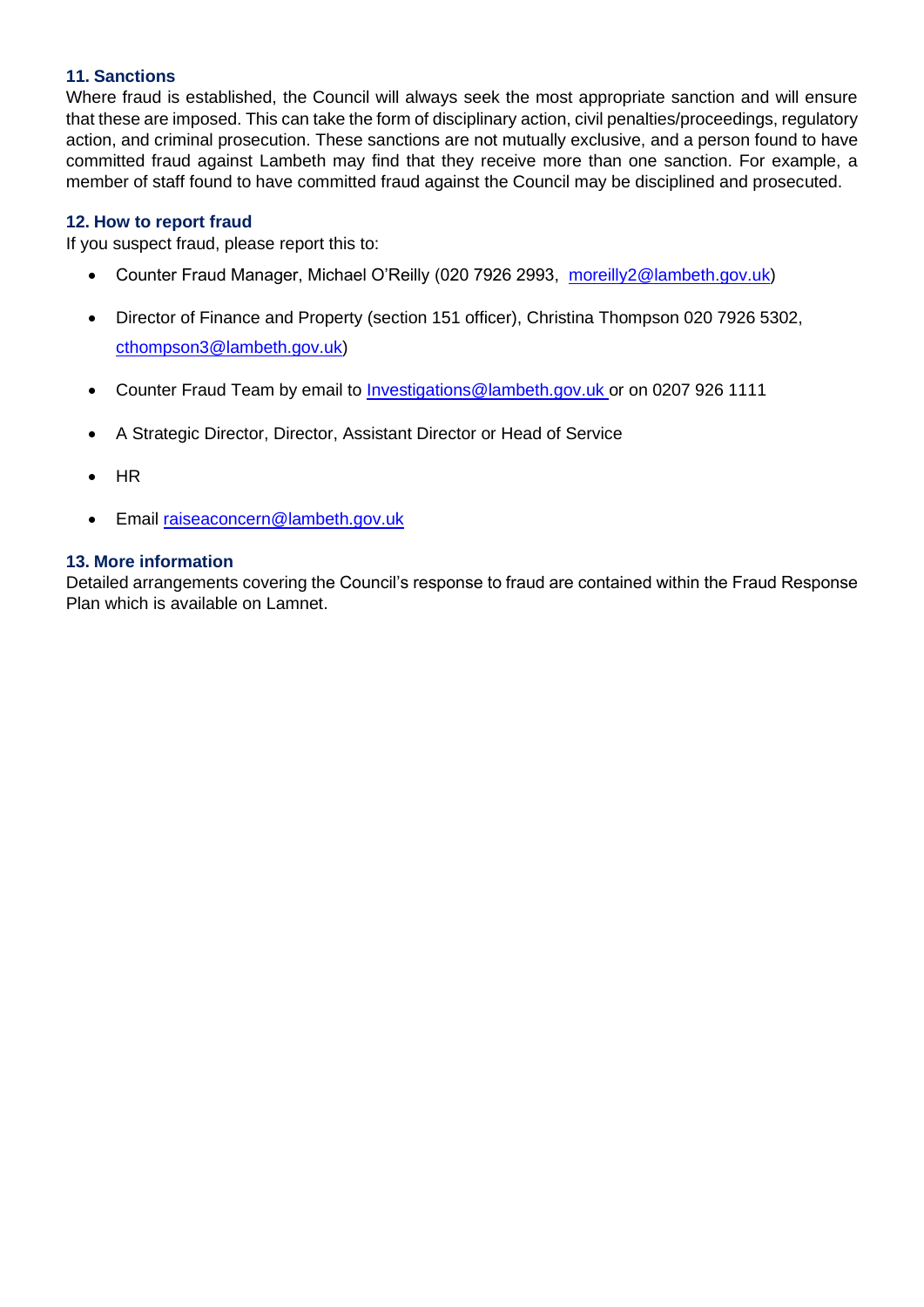# **London Borough of Lambeth Fraud Response Plan**

# **A guide for Lambeth Members, employees, agency workers and contractors**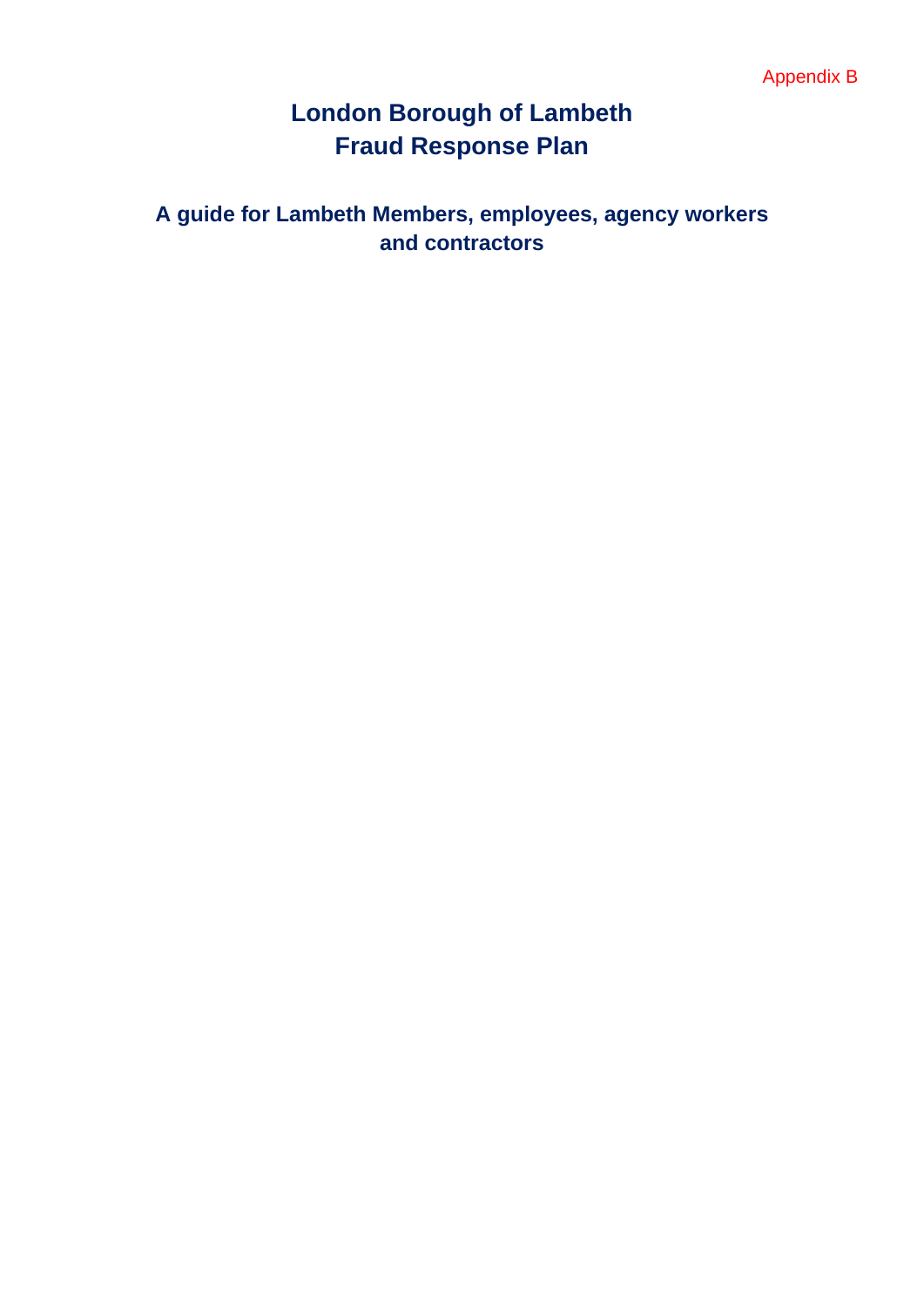#### **Contents**

| 1.                          | Introduction                                | 3              |  |
|-----------------------------|---------------------------------------------|----------------|--|
| 2.                          | Objectives                                  | 3              |  |
| 3.                          | Definition of fraud and corruption          | 3              |  |
| 4.                          | Lambeth's response to fraud and corruption  | 4              |  |
| 5.                          | Roles and responsibilities                  | 4              |  |
|                             | 5.1 Counter Fraud                           | 4              |  |
|                             | 5.2 Management                              | 4              |  |
|                             | 5.3 Officers making a referral              | 5              |  |
| 6.                          | Common types of fraud                       | 5              |  |
| 7.                          | <b>Fraud indicators</b>                     | 5              |  |
| 8.                          | Reporting suspicions of fraud or corruption | 6              |  |
|                             | 8.1 Whistleblowing                          | 6              |  |
|                             | 8.2 Bribery                                 | $\overline{7}$ |  |
|                             | 8.3 Money laundering                        | $\overline{7}$ |  |
| 9.                          | The investigation process                   | $\overline{7}$ |  |
| 10. Potential outcomes<br>8 |                                             |                |  |
|                             | 10.1 The Individual                         | 8              |  |
|                             | 10.2 The team/directorate/council           | 8              |  |
|                             | 9<br>11. Recovery                           |                |  |
|                             | 12. Do Nothing?<br>9                        |                |  |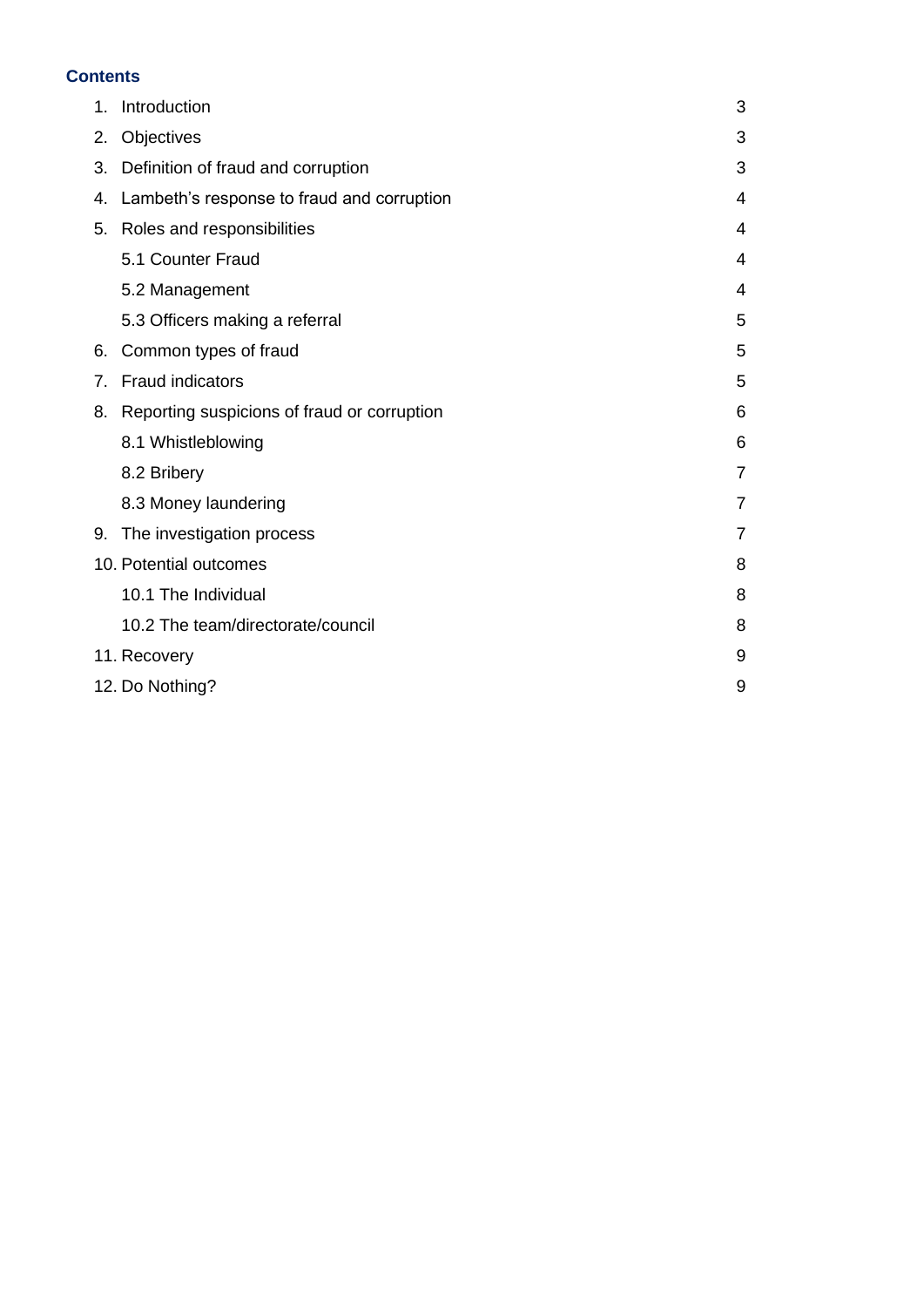### **Introduction**

Lambeth Council (the Council) is committed to protecting public funds by the prevention and detection of fraudulent activity across the Borough. In the current climate of reduced funding and financial hardship it is more important than ever that losses to the Council because of fraud and corruption are kept to a minimum to ensure that our limited resources are used for their intended purpose.

The Council has a reputation for effectively tackling fraud and corruption and has produced several policies demonstrating our commitment to minimising losses. They form the Council's overall counter fraud strategy and aim to inform employees how the Council will deter, prevent, and detect fraud in the Council. Some of these are listed below:

- [Anti-Bribery Policy and Procedure](https://lambeth.sharepoint.com/teams/hub01/iacf/Intranet%20Documents/Anti-Bribery%20Policy%20and%20Procedure.pdf)
- [Disciplinary Policy and Procedure](https://lambeth.sharepoint.com/teams/hub01/hr/Intranet%20Documents/Disciplinary%20policy%20and%20procedure.pdf)
- [Code of Conduct](https://lambeth.sharepoint.com/teams/hub01/hr/Intranet%20Documents/Code%20of%20Conduct%202016.pdf)
- [Counter Fraud Policy and Practice Note](https://lambeth.sharepoint.com/teams/hub01/iacf/Intranet%20Documents/Counter-Fraud%20Policy.pdf)
- **[Money Laundering Policy](https://lambeth.sharepoint.com/teams/hub01/iacf/Intranet%20Documents/Money%20Laundering%20Policy%20and%20Practice%20Note.pdf)**
- [Whistleblowing Charter](https://lambeth.sharepoint.com/teams/hub01/iacf/Intranet%20Documents/Whistleblowing%20Charter.pdf)
- [Whistleblowing Policy and Procedure](https://lambeth.sharepoint.com/teams/hub01/iacf/Intranet%20Documents/Whistleblowing%20Policy%20and%20Procedure.pdf)
- [Internal Audit & Counter Fraud Charter](https://lambeth.sharepoint.com/:p:/t/hub01/iacf/ESI8h-4hmTtPqf4B1ZIpoysB0KOOmy8T-HPKlSaLIVMBww?e=AUlBVf)
- **Counter Fraud and Corruption Strategy 2020-23**  $\bullet$

The Council employs counter fraud professionals who investigate allegations of fraud and corruption and provide fraud awareness training and guidance to our employees.

The Fraud Response Plan should be read in conjunction with the Council's Counter Fraud Policy and Practice Note.

#### **Objectives**

The objectives of the Fraud Response Plan are to:

- Encourage employees to refer allegations of suspected fraud or corruption.
- Minimise losses across the Council.
- Reduce the occurrence of fraud and corruption entering the system.
- Detect fraud and corruption where it has entered the system.
- Investigate allegations by employing accredited counter fraud officers.
- Ensure that all forms of action are taken against those who commit fraud, including disciplinary and criminal proceedings.
- Use all available means to recover assets and money gained through fraud.
- Provide assurance to employees, senior managers, Members, and residents that fraud will not be tolerated; and,
- Prevent adverse publicity.

#### **Definition of fraud and corruption**

Although there is no precise legal definition of fraud, The Fraud Act 2006 states that a person is guilty of fraud if they dishonestly and intending thereby to make a gain for herself or another, or to cause loss to another, or to expose another to a risk of loss either makes a false representation, fails to disclose information they were under a legal duty to disclose or abuses their position.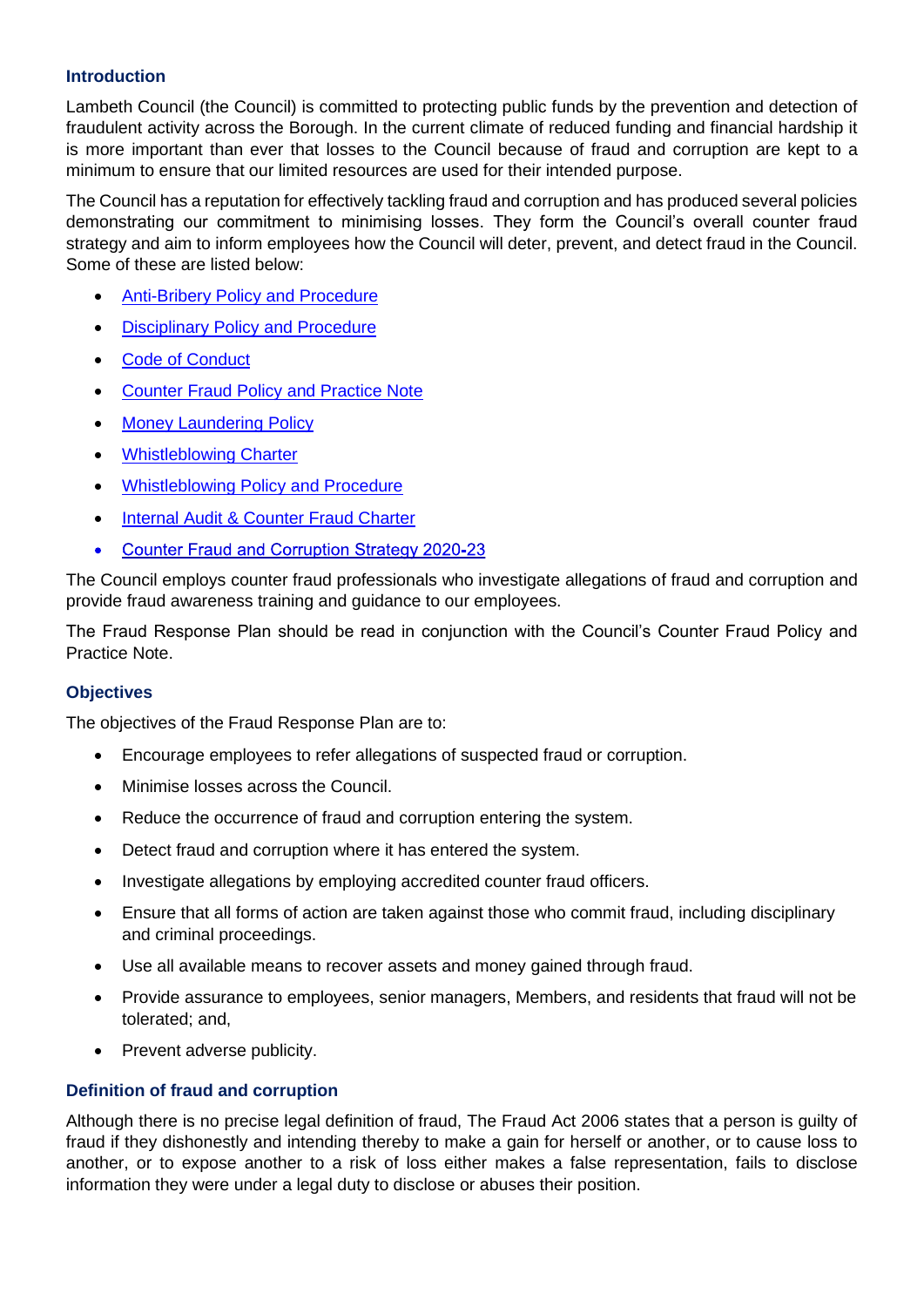Corruption is related to bribery and extortion and may be defined as an inducement or reward, offered, promised, or provided to gain personal, commercial, regulatory, or contractual advantage.

#### **The Council's response to fraud and corruption**

The Council takes all forms of fraud and corruption seriously and has put in place policies, procedures, and resources to tackle this problem.

The Counter Fraud team has responsibility for the deterrence, prevention, and detection of fraud. The team employs officers to deal with housing, internal, direct payment, and Council Tax support/discount fraud. There is also a separate team within the Council dealing with allegations parking fraud. Housing benefit fraud at the Council is investigated by the Single Fraud Investigation Team at the Department for Work and Pensions.

Policies, procedures, and processes are reviewed and monitored on a regular basis to ensure that the Council is prepared for changes in legislation or guidance, thus providing a robust service.

Counter Fraud provides various e-learning packages dealing with fraud and other associated issues. These can be found on Oracle by searching 'bribery', 'whistleblowing' or 'fraud'. In addition, there are procedures enabling the referral of allegations relating to bribery, fraud, money laundering and whistleblowing.

#### **Roles and responsibilities: Counter Fraud**

Counter Fraud has responsibility for all aspects of fraud and corruption including its deterrence, prevention, detection, and investigation. Counter Fraud conducts investigations into allegations of fraud and corruption, both internally and in relation to incidents committed by residents within the borough. The Counter Fraud Manager has oversight of all counter fraud activities across the Council.

On receipt of an allegation of fraud or corruption, officers will carry out an investigation that may lead to the arrest (with the assistance of the Metropolitan Police) and/or the interview under caution of the person suspected to have committed fraud.

#### **Roles and responsibilities: Management**

All line managers, irrespective of grade, have a responsibility to ensure that all allegations of fraud that they are made aware of are referred to the Counter Fraud Manager at the earliest opportunity.

Managers made aware of potential fraud or corruption should not discuss the matter with colleagues or members of their team. It is vitally important that as few officers as possible are made aware of the potential investigation as this will assist in maintaining confidentiality.

#### **Roles and responsibilities: Officers making a referral**

An officer making a referral should not discuss the matter with colleagues. It may be appropriate to discuss the matter with their line manager, but any further discussions relating to the allegation should be avoided.

#### **Common types of fraud**

There are many different types of fraud and corruption that may occur in a local authority. Those listed below are the ones that are more common.

#### **Internal Fraud** (examples)

- Income
- Payment
- Theft
- Pay/timesheet
- Procurement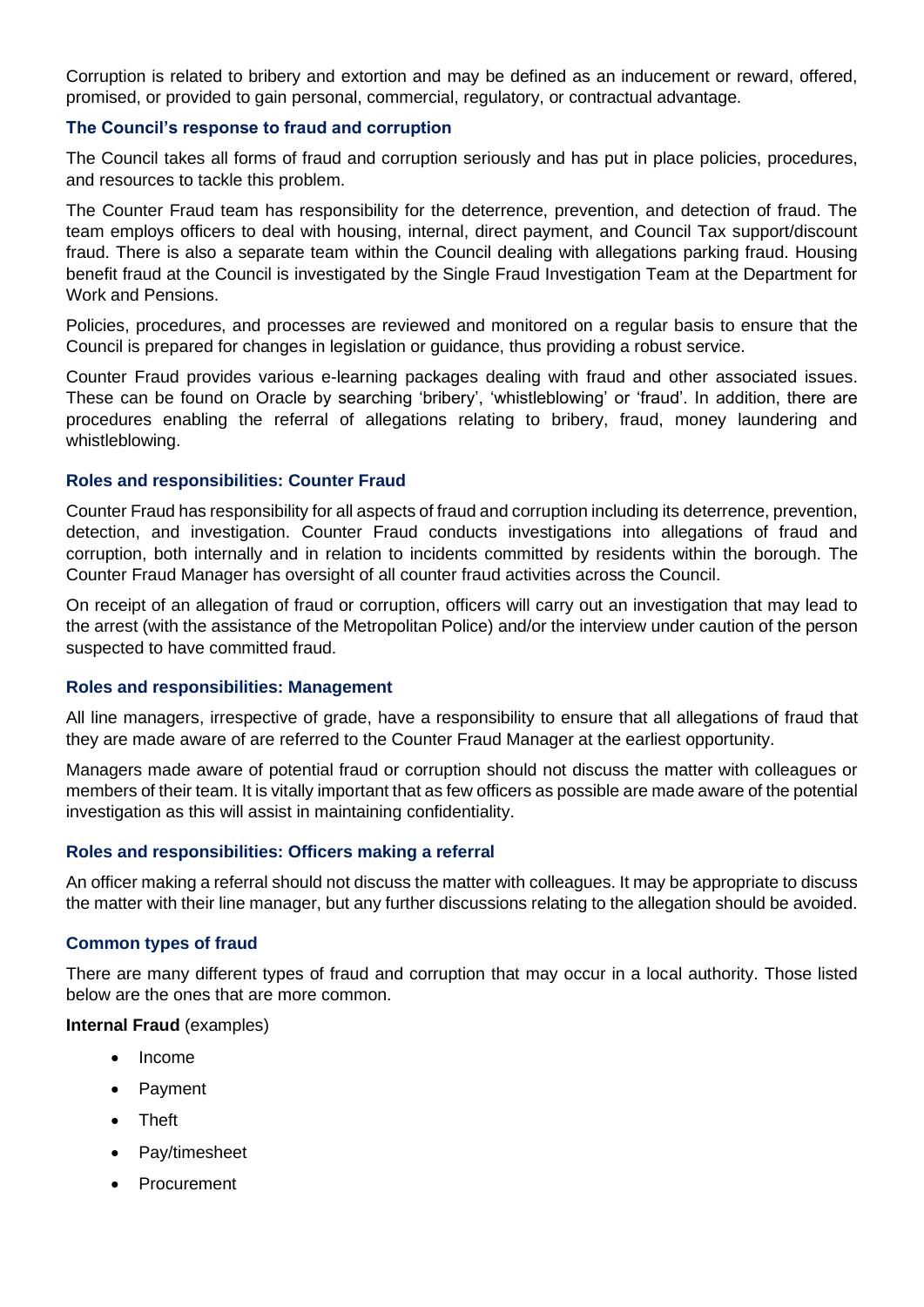# **External Fraud** (examples)

- Housing/Sub-letting
- Right to Buy
- Insurance
- Blue Badge
- Parking Permits
- Council Tax Support/Discounts
- Business Rates
- Direct Payments

# **Fraud indicators**

Fraud indicators when taken in context may suggest that fraud is taking place but taking any one in isolation should be avoided. The list below provides indicators that, when several are present, **may** suggest that fraud is being committed. However, it is important that indicators should only be seriously considered when there is strong evidence that fraud or corruption is taking place:

- Sudden change of lifestyle without apparent reason.
- Noticeable personality changes.
- Unexplained and sudden wealth and living beyond their means.
- Refusing promotion.
- First to arrive and last to leave (if working in the office).
- Difficulties in contacting officer when WFH
- Reluctant to take holiday or go off sick.
- Choosing a seat that is difficult to monitor (if working in the office).
- Frequent communication with external parties while at work or on breaks.
- Having too much control or authority.
- Being under external pressure.
- A risk taker or rule breaker.
- Egotistical and scornful of system controls.
- Having cosy relationships with suppliers & contractors.
- Having external business interests.
- Suppliers & contractors insisting on dealing with that person.
- Greedy or driven by financial gain.
- Making enquiries not necessary to their role.
- Customer complaints of missing statements or unrecognised transactions.
- Dormant accounts being suddenly reactivated; and,
- Incomplete job applications containing false or missing documentation.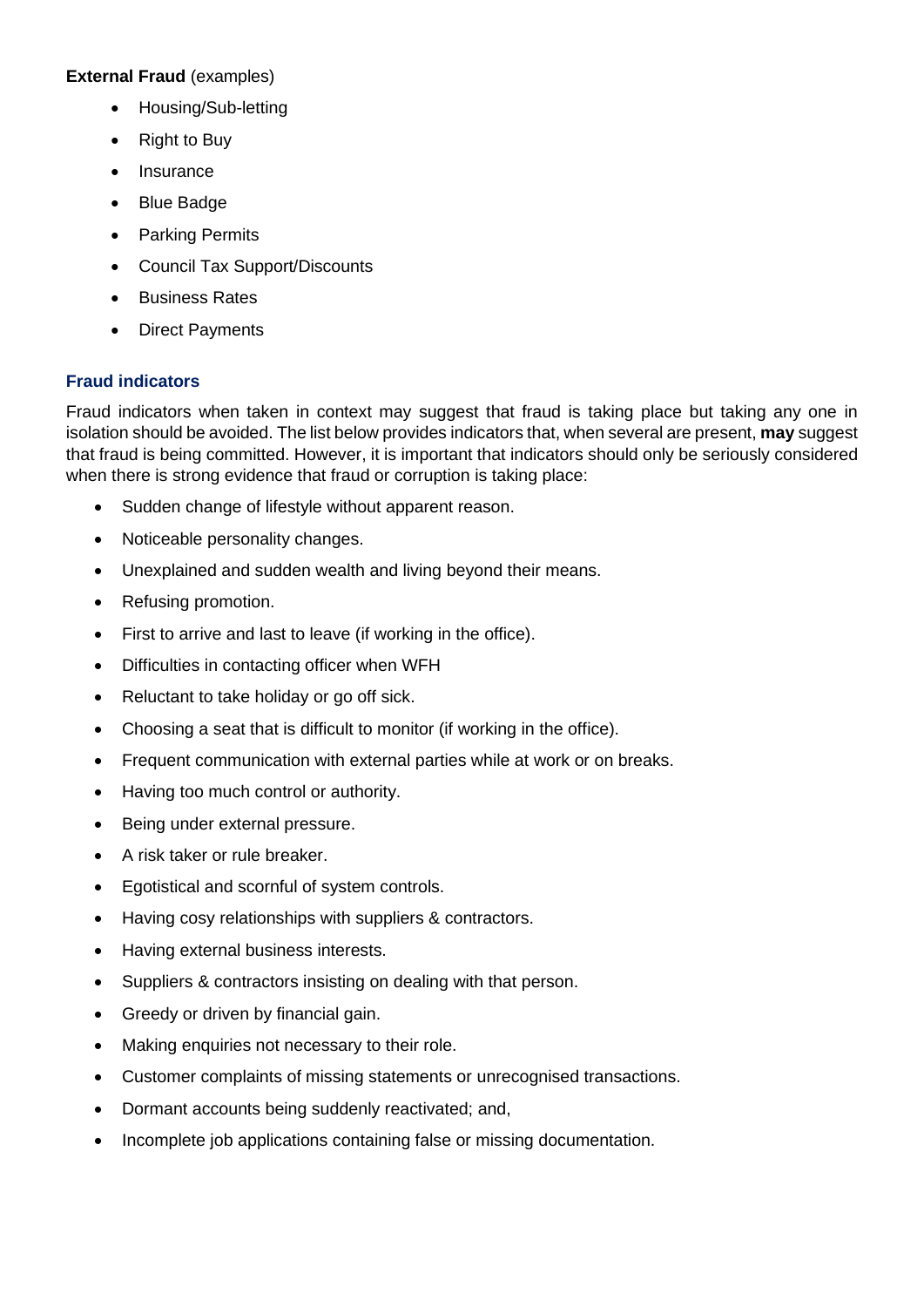# **Reporting suspicions of fraud or corruption**

There are several methods by which Council employees can report suspicions of fraud as detailed below:

If you suspect that some form of fraud has been committed against the Council by an employee or resident of the borough or any other party that has a relationship with the Council, you can tell us about it through one of the following channels:

- Counter Fraud Team, [Investigations@lambeth.gov.uk](mailto:Investigations@lambeth.gov.uk) or 0207 926 1111
- Counter Fraud Manager, Michael O'Reilly (moreilly 2@lambeth.gov.uk, or 0207 926 2993,)
- Email [raiseaconcern@lambeth.gov.uk](mailto:raiseaconcern@lambeth.gov.uk)
- Director of Finance and Property (section 151 officer), Christina Thompson (020 7926 5302, or [cthompson3@lambeth.gov.uk\)](mailto:cthompson3@lambeth.gov.uk)
- Strategic Director, Director, Assistant Director or Head of Service

# **Whistleblowing**

Make a referral to

- Email [raiseaconcern@lambeth.gov.uk.](mailto:raiseaconcern@lambeth.gov.uk)
- Counter Fraud Manager, Michael O'Reilly (moreilly 2@lambeth.gov.uk or 0207 926 2993)

# **Bribery referral**

If you suspect that a bribe has been offered or accepted, you can let us know by using one of the following:

- Counter Fraud Manager, moreilly 2@lambeth.gov.uk or 0207 926 2993
- Lambeth fraud hotline on 020 7926 1111
- Email [briberyreferral@lambeth.gov.uk](mailto:briberyreferral@lambeth.gov.uk)
- Director of Finance and Property, 020 7926 5302 or [cthompson3@lambeth.gov.uk\)](mailto:cthompson3@lambeth.gov.uk)
- Counter Fraud Team [Investigations@lambeth.gov.uk](mailto:Investigations@lambeth.gov.uk) or 0207 926 1111

#### **Money laundering**

- [moreilly2@lambeth.gov.uk](mailto:dhughes@lambeth.gov.uk) (Money Laundering Reporting Officer), 020 7926 2993
- [aemmerson@lambeth.gov.uk](mailto:aemmerson@lambeth.gov.uk) (Deputy MLR Officer), 020 7926 2376

#### **Do's and Don'ts**

| Do                     |                                                                                                                                                                                                                                                                                                                                                                                                                               | <b>*</b> Don't                                                                                                                                                                                                                                                                                                                                     |
|------------------------|-------------------------------------------------------------------------------------------------------------------------------------------------------------------------------------------------------------------------------------------------------------------------------------------------------------------------------------------------------------------------------------------------------------------------------|----------------------------------------------------------------------------------------------------------------------------------------------------------------------------------------------------------------------------------------------------------------------------------------------------------------------------------------------------|
| $\bullet$<br>$\bullet$ | Make a written record of your concerns<br>Ensure this is forwarded to the relevant<br>person. If you are unsure, please contact<br><b>Internal Audit and Counter Fraud</b><br>Report your concerns promptly<br>Provide a comprehensive record of all<br>information you have on the matter.<br>Information you may feel is irrelevant<br>could be very important<br>Securely retain any evidence to support<br>the allegation | Be afraid to make a referral. The<br>Public Interest Disclosure Act is in<br>place to provide protection to those<br>making referrals<br>Share the information with colleagues<br>or peers<br>Refer the matter to the Police unless<br>instructed to do so<br>Approach the person you suspect to<br>have committed fraud<br>Attempt to investigate |
|                        |                                                                                                                                                                                                                                                                                                                                                                                                                               | Interfere with any evidence                                                                                                                                                                                                                                                                                                                        |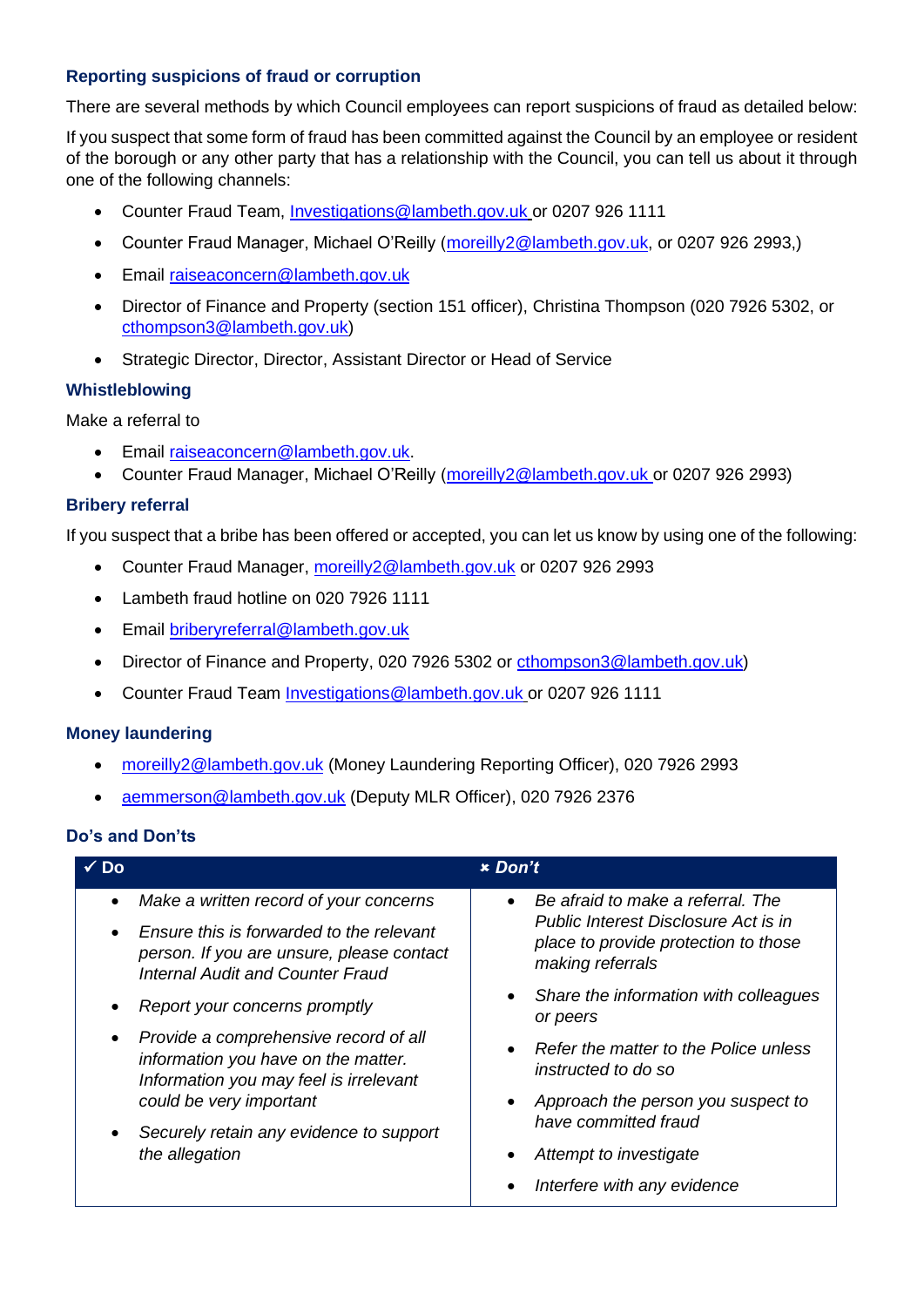# **The Investigation Process**

Where allegations of fraud are received it is the responsibility of officers employed within the investigation teams to establish the facts surrounding the allegation. The investigation of allegations of fraud is usually process-based and will generally follow specified procedures:

- Referrals may be risk assessed to assist the team in determining the suitability of the case for investigation.
- The allegation will be subject to preliminary checks to establish the accuracy of the information provided and whether further information may be required.
- All investigations conducted will involve gathering and analysis of information and intelligence. Investigations will be planned and managed throughout the process to ensure maximum efficiency and effectiveness.
- Any evidence obtained will be recorded and retained in line with relevant legislation and to consider regulatory and legal considerations.
- Potential avenues of investigation may include gathering digital evidence, surveillance, financial investigations, search and seizure and arrest.
- Where appropriate suspects may be interviewed. This may take the form of an interview under caution under Police and Criminal Evidence (PACE) conditions.
- There may be a requirement to interview and/or take statements from witnesses.
- Other agencies may be involved in the process such as the Department for Work and Pensions, UK Borders Agency, Her Majesty's Passport Office (HMPO) or HM Revenue and Customs.
- Where the investigation involves a member of staff HR will be involved in the process.

#### **Potential outcomes**

There are various potential outcomes to an investigation that may impact on the person suspected of committing fraud, the service/cluster they work in or the Council as a whole.

#### **The individual**

A person investigated under suspicion of fraud or corruption may result in the following outcomes:

- exoneration, as the investigation may conclude that they have not done anything wrong. However, the investigation may uncover other issues that need to be addressed at team/service/directorate level (see below).
- disciplinary action under the Council's HR provisions, resulting in a warning or dismissal.
- retraining or redeployment into another role; or,
- prosecution in the criminal court or civil proceedings.

The above outcomes are not mutually exclusive, and the conclusion of an investigation may result in one or more of these outcomes being pursued.

# **The Team/Directorate/Council**

An investigation into suspected fraud or corruption may be found to impact on anything from the team to the Council as a whole. Any incidents may highlight deficiencies in corporate policies or procedures such as codes of conduct or disciplinary procedures. Listed below are some of the possible outcomes that may result from an investigation:

- a team/service to be retrained in an element of their work
- policies and procedures to be reviewed if problems are identified